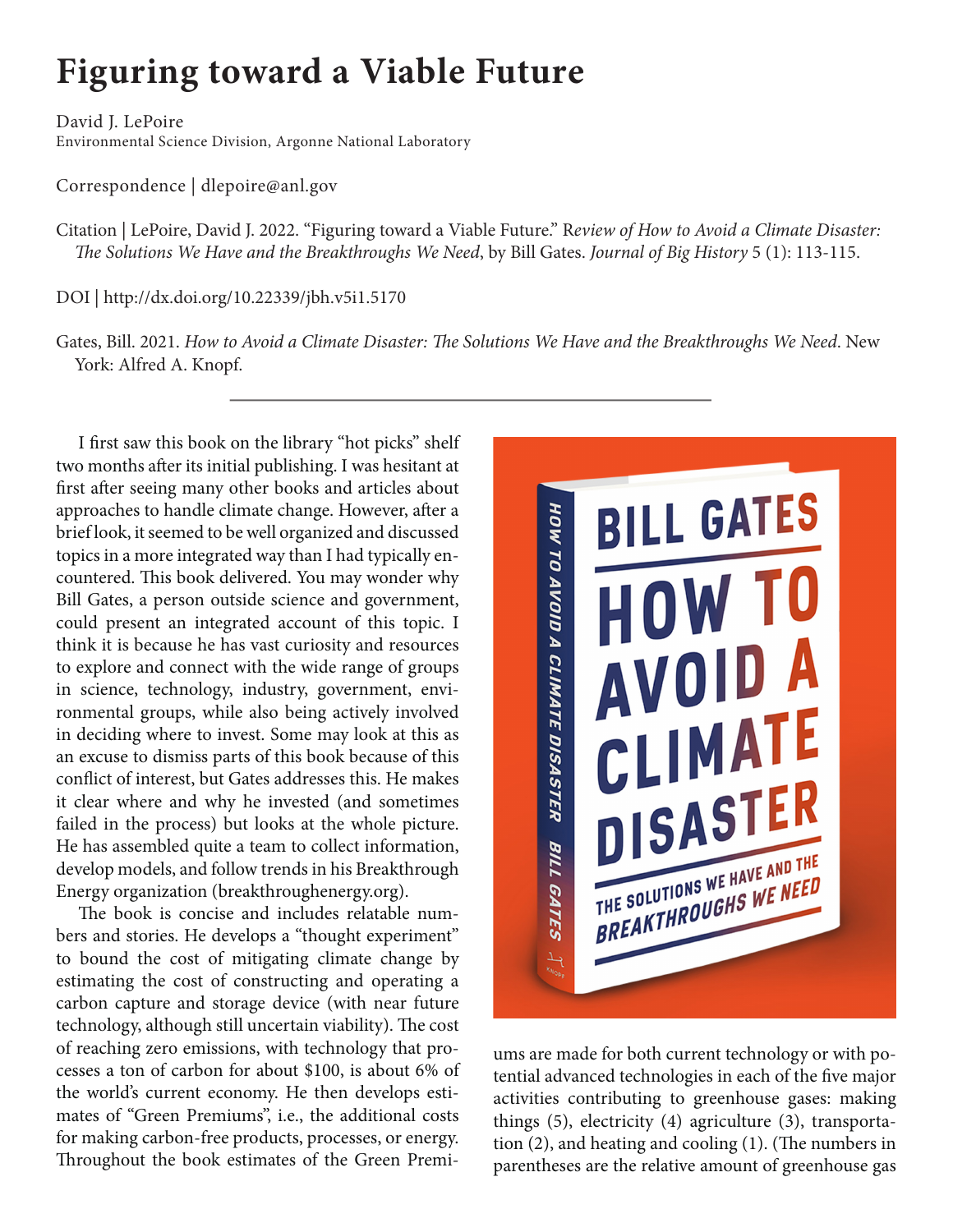contributions by the activity.) He discusses both why these are large contributors and the possible technologies that are being pursued to mitigate them.

Before a deep dive into these areas, a framework of questions is developed to cover the scales of emissions, power, land required, and cost. The emissions are measured relative to the current global emissions of 51 billion tons (equivalent) per year. Power generation is relative to the current global use of 5,000 GW in factors of 1,000 from the 20% (1,000 GW) for the U.S., 1 GW for a mid-size city, 1 MW for a town, and 1 kW for a house. Land requirements vary over four orders of magnitude from over 1,000 square meters to support a typical house with wood to the 1/10th of a square meter needed for fossil fuels. Cost is measured based on the Green Premiums and the 6% global economic cost from the thought experiment.

You might wonder how this relates to big history. I would like to address this in a couple of paragraphs concerning topics that are outside the scope of the book. Many see the development of life (and human civilization in particular) leading to a major crisis or inflection point. Future scenarios often include a business-as-usual scenario in which fossil fuels continue to play a leading role in energy and production. This could lead to a climate with an unsustainable quality of life; a muddling-through scenario, where efforts are made to mitigate and adapt to climate change, but the actions are too little and too late to circumvent many societal and climatic impacts; and the optimists' scenario that the combination of technology breakthroughs, sufficient investment, government policy, and political will leads to a world that not only develops economic and environmental sustainability but also offers greater equity through global collaboration and participation.

In fact, this problem of environmental crisis near the globalization of the economy is being fervently researched through modeling techniques. In the related field of astrobiology, the question is whether any planet in the habitable zone around a star, which develops civilization, might also experience such an environmental crisis. The early results suggest that such

a crisis might be common and act as a "Great Filter" determining whether advanced civilization continues to thrive after addressing this issue.

Throughout the book various perspectives are discussed and integrated to demonstrate the difficulty and challenge of the issue. Some history of energy use is relayed through the author's discussions with the well-known energy expert Vaclav Smil, who has written extensively about the history of energy use and our situation today. Gates has also interviewed leaders or participated in United Nations (UN) climate summits with them and traveled to developing countries to understand their predicaments (also as a part of his larger health campaign). As mentioned, he sees many innovators and relates to his own story of working with start-up funding and government policies.

This book reminds me of the initiative advocated by the late Richard Smally, Nobel Prize winner for his breakthroughs in nanotechnology, almost twenty years ago. Soon after the terrorist attack on the World Trade Center on September 11, 2001, Smalley went around the world from his base at Rice University to advocate for a global collaboration in developing inexpensive energy solutions. One of his main points at the time was that with relatively inexpensive clean energy, many problems can be more easily addressed. For example, with enough clean electricity, water shortages evaporate as fresh water can be distilled from ocean water. Unfortunately, his message did not gather enough support.

In the end, Gates calls for a collaboration of innovators, markets, and governments to develop incentives that can solve this issue in time and yet leave the world in a better condition in terms of both economic functionality and social equality. While this conclusion is not surprising, the details and organization of the possibilities and complexity of the issues leaves the reader with insights to apply to choices in activities, markets, investments, and government. One of the warnings is that while a goal of zero emissions might be a final goal, the intermediate goal of partially reducing emissions by 2030 might be counterproductive. This is due in part to the long-range investments that must be